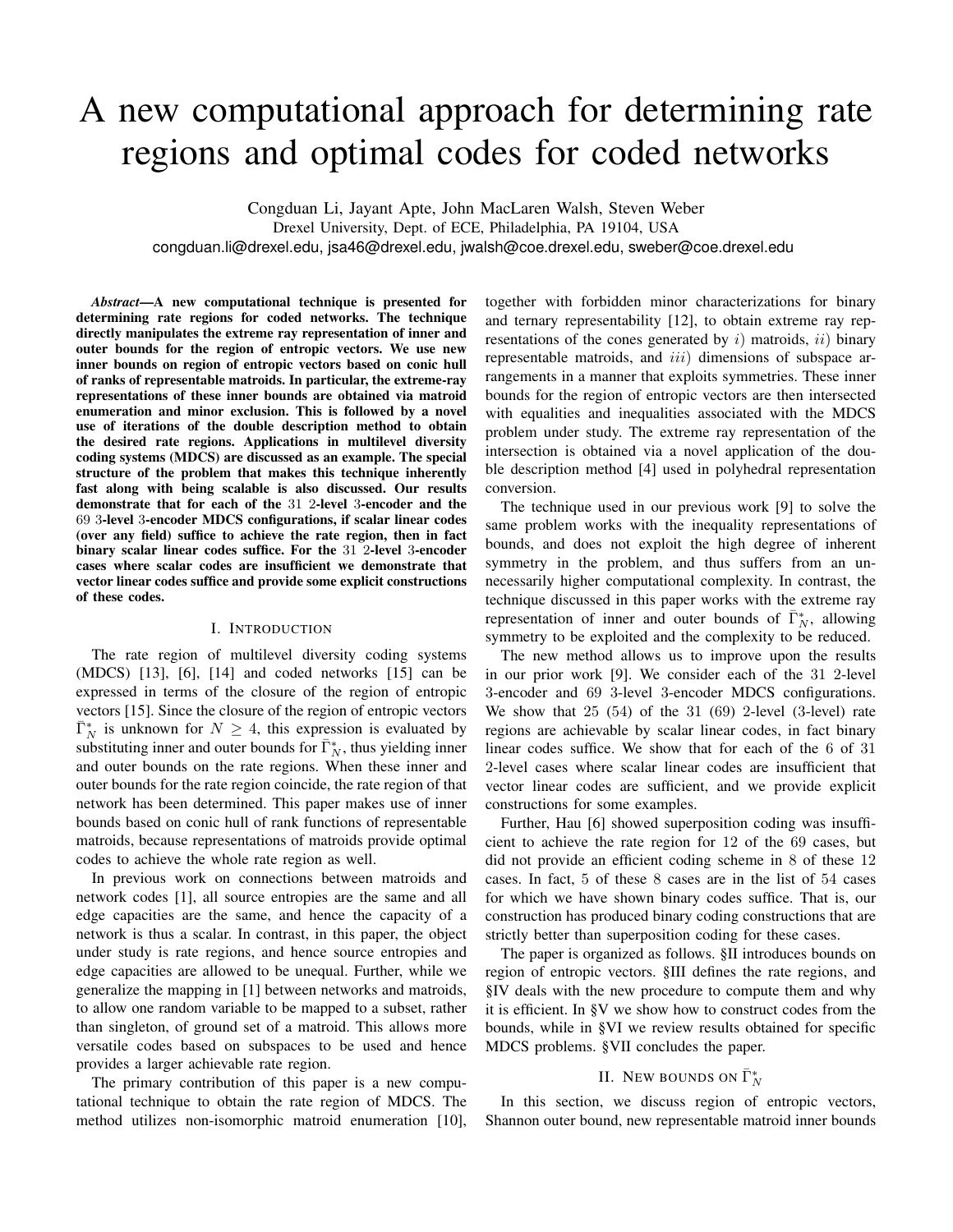and dimension functions of subspace arrangements.

# *A. Shannon outer bound*  $\Gamma_N$  *on entropic vectors region*  $\bar{\Gamma}_N^*$

Let  $(X_1, \ldots, X_N)$  be a collection of N discrete random variables with joint probability mass function  $p<sub>x</sub>$ . To each of the  $2^N - 1$  non-empty subsets of the collection,  $X_A :=$  $(X_i | i \in \mathcal{A})$  with  $\mathcal{A} \subseteq \{1, ..., N\}$ , there is an associated joint Shannon entropy  $H(X_A)$ . Stacking these subset entropies for different subsets into a  $2^N - 1$  dimensional vector we form a vector **h** that lies in  $\mathbb{R}^{2^N-1}$ , and is said to be *entropic*. Letting  $\mathcal{P}_N$  denote the set of all such possible joint probability mass functions  $p_{\boldsymbol{X}}$ , we define  $\Gamma_N^* := \mathbf{h}(\mathcal{P}_N)$ , the region of entropic vectors, to be the image of  $\mathcal{P}_N$  under this function  $\mathbf{h}(\cdot)$ . It is known that the closure of the region of entropic vectors  $\overline{\Gamma}_N^*$ is a convex cone [15]. Viewed as a function of the subset of variables selected, Shannon entropy is a non-decreasing submodular set function, yielding the Shannon outer bound

$$
\Gamma_N:=\left\{\mathbf{h}\in\mathbb{R}^{2^N-1}\left|\begin{array}{cc}h_\mathcal{A}\leq h_\mathcal{B} & \forall \mathcal{A}\subseteq\mathcal{B} \\ h_{\mathcal{C}\cup\mathcal{D}}+h_{\mathcal{C}\cap\mathcal{D}}\leq h_\mathcal{C}+h_\mathcal{D} & \forall \mathcal{C},\mathcal{D}\end{array}\right.\right\}
$$

While  $\Gamma_2 = \Gamma_2^*$  and  $\Gamma_3 = \bar{\Gamma}_3^*, \bar{\Gamma}_N^* \subsetneq \Gamma_N$  for all  $N \geq 4$  [15], it is known [3] that  $\bar{\Gamma}_N^*$  is not even polyhedral for  $N \geq 4$ .

# B. Representable matroid inner bounds for  $\bar{\Gamma}_{N}^{*}$

**Definition 1.** A *matroid* [12] on a ground set S of size  $|S|$  = N can be defined via its *rank function*, which is a function  $r: 2^S \to \{0, \ldots, N\}$  obeying for all  $A, B \subseteq S$ :

- 1) Cardinality:  $r(A) \le |A|$ ;
- 2) Submodularity:  $r(A \cup B) + r(A \cap B) \le r(A) + r(B)$ .
- 3) Monotonicity: if  $A \subseteq B \subseteq S$  then  $r(A) \leq r(B)$ .

Observe that 2) and 3) are the same set function requirements as those defining the Shannon outer bound  $\Gamma_N$ . We denote the conic hull of all ranks of matroids with ground set of N elements as  $\Gamma_N^{\text{mat}}$ . Partially owing to the large amount of symmetry, and partially to simple combinatorial explosion, the number of matroids grows rapidly with dimension. One can remove a part of the explosion due to the symmetries by working with lists of *non-isomorphic* matroid rank functions, which have long been available for  $N \leq 8$  and have recently become available for  $N = 9$  [10].

Representable matroids are the class of matroids whose rank functions are in fact ranks of subsets of columns of a matrix. In particular, a matroid M with ground set S of size  $|S| = N$ and rank  $r(S) = k$  is representable over the finite field  $\mathbb{F}_q$  of size q if there exists a matrix  $\mathbf{A} \in \mathbb{F}_q^{k \times N}$  such that  $\forall B \subseteq S$  $r(B)$  = rank $(A_{:B})$ , the matrix rank of the columns of A indexed by B. Let  $\Gamma_N^q$  be the conic hull of all rank functions of matroid with N elements and representable in  $\mathbb{F}_q$ . This provides an inner bound  $\Gamma_N^q \subseteq \overline{\Gamma_N^*}$ , because any extremal rank function r of  $\Gamma_N^q$  is by definition representable and hence is associated with a matrix representation  $\mathbf{A} \in \mathbb{F}_q^{k \times N}$ , from which we can create the random variables

$$
(X_1, \dots, X_N) = \mathbf{u}\mathbf{A}, \quad \mathbf{u} \sim \mathcal{U}(\mathbb{F}_q^k). \tag{1}
$$

whose elements are  $h_A = r(A) \log_2 q$ ,  $\forall A \subseteq S$ . Hence, all extreme rays of  $\Gamma_N^q$  are entropic, and  $\Gamma_N^q \subseteq \overline{\Gamma}_N^*$ .

One can further generalize the relationship between representable matroids and entropic vectors established by (1) by partitioning  $S = \{1, \ldots, N\}$  up into N' disjoint sets,  $S_1, \ldots, S_{N'}$  and defining for  $n' \in \{1, \ldots, N'\}$  the new vector valued, random variables  $\mathbf{X}'_{n'} = [X_n|n \in S_{n'}]$ . The associated entropic vector will have entropies  $h_A = r(\cup_{n' \in A} S_{n'}) \log_2 q$ , and is thus proportional to a *projection* of the original rank vector r keeping only those elements corresponding to all elements in a set in the partition appearing together. Thus, such a projection of  $\Gamma_N^q$  forms an inner bound to  $\overline{\Gamma}_{N'}^*$ , which we will refer to as a *vector representable matroid inner bound*. The union over all such projections and field sizes for vector representable matroid inner bounds is the conic hull of the set of ranks of subspaces, which will be discussed next.

#### *C. Dimension function of subspace arrangements*

Consider a collection of N vector subspaces  $V =$  $(V_1, \ldots, V_N)$  of a finite dimensional vector space, and define the set function  $d: 2^{\mathcal{V}} \to \mathbb{N}_+$ , where  $d(A) = \dim \left( \sum_{i \in A} V_i \right)$ for each  $A \subseteq [N]$  is the dimension of the vector space generated by the union of subspaces indexed by A. For any collection of subspaces  $V$ , the function d is integer valued, and obeys monotonicity and submodularity. Additionally, for every subspace dimension function d, there is an associated entropic vector. Indeed, one can place the vectors forming a basis for each  $V_i$ , over all i, side by side into a matrix  $A$ , which when utilized in (1), will yield random subvectors having the desired entropies, as discussed at the end of §II-B. Thus, the conic hull of dimensions of subspace arrangements forms an inner bound on  $\bar{\Gamma}_N^*$ , we denote it by  $\Gamma_N^{\text{space}}$ .

Integrality, monotonicity, and submodularity are necessary but insufficient for for a given set function  $d: 2^{\mathcal{V}} \to \mathbb{N}_+$  to be dimension function of subspace arrangements. That is, there exist additional inequalities that are necessary to describe the conic hull of all possible subspace dimension set functions. As discussed in [5], Ingleton's inequality [7] together with the Shannon outer bound  $\Gamma_4$ , completely characterizes  $\Gamma_4^{\text{space}}$ .

For  $N = 5$  subspaces [2] found 24 new inequalities in addition to the Ingleton inequalities that hold, and prove this set is irreducible and complete in that all inequalities are necessary and no additional non-redundant inequalities exist. For  $N \geq 6$ , [2], [8] there are new inequalities from  $N - 1$  to N, and  $\Gamma_N^{\text{space}}$  remains unknown.

## III. MDCS CODES AND THEIR RATE REGIONS

Here, we review the definition and structure for rate regions for MDCS style networks. There are K *independent* sources  $X_{1:K} \equiv (X_1, \ldots, X_K)$  where source k has normalized entropy in  $\mathbb{F}_q$ , that is  $H_q(X_k) = \sum$  $\sum_{x \in \mathcal{X}_k} -p_x \log_q(p_x)$  where  $\mathcal{X}_k$ is the support for  $X_k$ . Each source  $X_k$  is in fact a sequence of random variables  $\{X_k^t, t = 1, 2, \ldots\}$  i.i.d. in t, so that  $X_k$ is a representative random variable with this distribution.

All sources are made available to each of a collection of encoders indexed by the set  $E$ , the outputs of which are description/message variables  $U_e, e \in E$ . The message variables are mapped to a collection of decoders index by the set  $D$ ,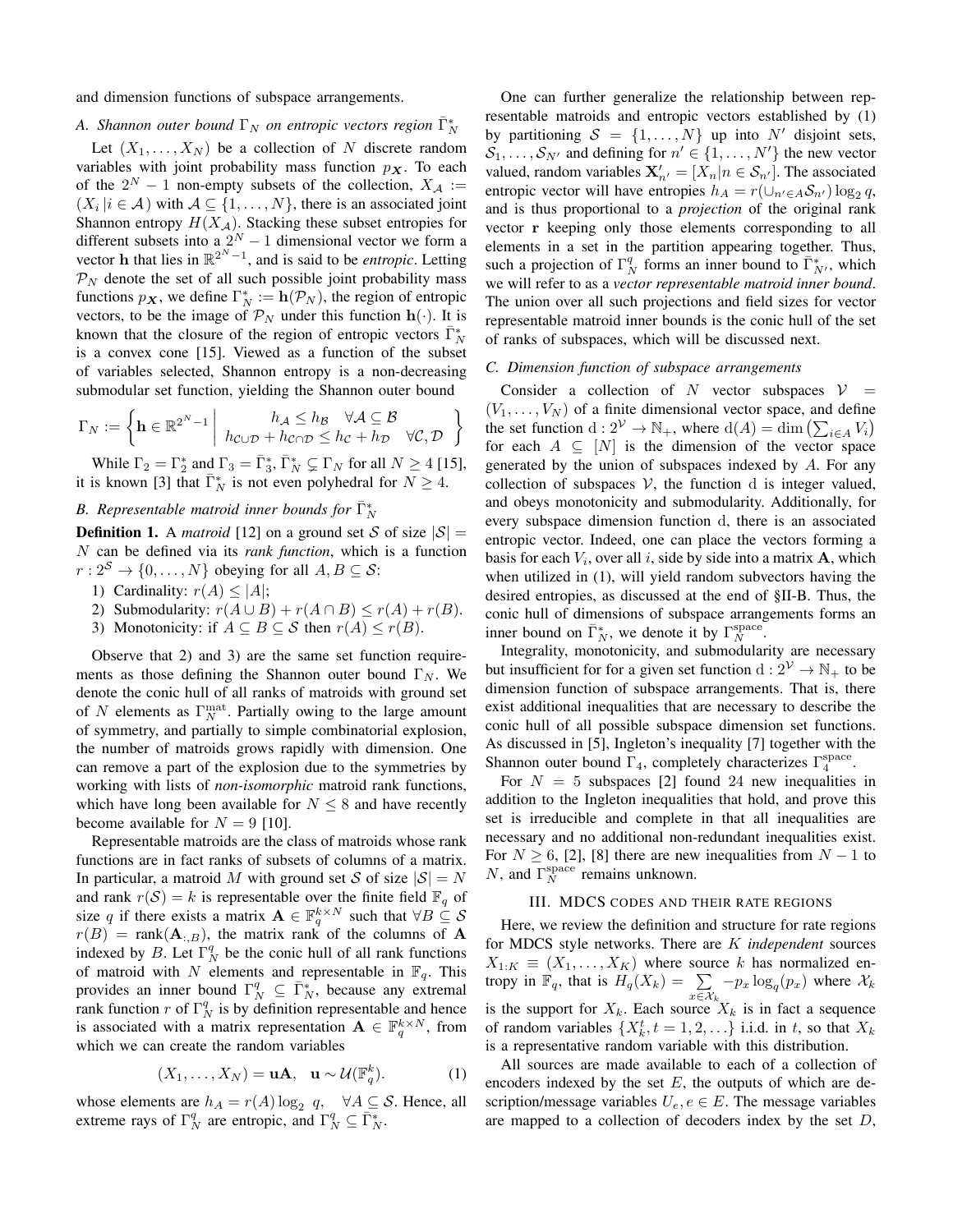where a decoder must losslessly (in the typical Shannon sense) recover a subset of source variables  $X_{\beta(d)}$ ,  $d \in D$ ,  $\beta(d) \subseteq [K]$ .

Let  $\mathbf{R} = (R_1, \dots, R_{|E|}) \in \mathbb{R}^E_+$  be the rate vector for the encoders, where each  $R_e$  is also calculated in  $\mathbb{F}_q$ . An  $(n, \mathbf{R})$ block code in  $\mathbb{F}_q$  for each encoder e is defined by

$$
f_e: \prod_{i=1}^n \prod_{k=1}^K \mathcal{X}_k \to \{0, 1, \dots, \lfloor q^{nR_e} \rfloor \}, \ e \in E. \tag{2}
$$

The blocked encoder outputs are indicated by  $U_e = f_e(X_{1:K}^{1:n})$ for  $e \in E$ . Decoder d has an available subset of the descriptions  $\mathcal{E}_j \subseteq E$ , and must asymptotically losslessly recover source variables  $X_{\beta(d)}$ :

$$
g_d: \prod_{e \in \mathcal{E}_d} \{1, \ldots, \lfloor q^{nR_e} \rfloor \} \to \prod_{i=1}^n \prod_{k \in \beta(d)} \mathcal{X}_k, \ d \in D. \tag{3}
$$

A rate vector **R** is *achievable* if there exists, for a sufficiently large n, an  $(n, \mathbf{R})$  block code in  $\mathbb{F}_q$  such that the coding rate for each encoder  $\hat{R}_e \leq R_e, e \in \hat{E}$  and  $\mathbb{P}(g_d(f_e(X_{1:K}^{1:n}), e \in$  $(\mathcal{E}_d) \neq X_{\beta(d)}^{1:n}$   $\rightarrow$  0 as  $n \rightarrow \infty$ . The rate region  $\mathcal R$  is the collection of all achievable rate vectors.

An outer bound on coding rate region  $R$  for MDCS is

$$
\mathcal{R}_{\text{out}} = \text{Ex}(\text{proj}_{h_{U_e, e \in [E]}}(\bar{\Gamma}_N^* \cap \mathcal{L}_{0123})) \tag{4}
$$

and a similar expression for an inner bound on the rate region also exists [16], [15]. Here,  $\mathcal{L}_{0123} = \bigcap_{i=0}^{3} \mathcal{L}_i$  and  $\mathcal{L}_i$  denote various linear constraints that are derived from the network,  $\text{proj}_{h_{U_e,e\in[E]}}(\mathcal{B})$  is the projection of set  $\mathcal B$  on coordinates  $(h_{U_e} | e \in [E])$  corresponding to encoder output variables, and  $\mathrm{Ex}(\mathcal{B}) = \{ \mathbf{h} \in \mathbb{R}_+^{2^{N}-1} : \mathbf{h} \geq \mathbf{h}' \text{ for some } \mathbf{h}' \in \mathcal{B} \}.$ 

For  $N \geq 4$ , the exact region of entropic vectors  $\bar{\Gamma}_N^*$  is unknown, hence, one must replace  $\overline{\Gamma}_N^*$  in (4) with an outer bound or inner bound to obtain a corresponding outer or inner bound on the rate region. When these bounds match, they are both equal to the fundamental rate region. Otherwise, the exact rate region lies between inner and outer bound.

#### IV. NEW COMPUTATIONAL APPROACH

The bounds for  $\bar{\Gamma}_N^*$  discussed in §II are polyhedral. Hence, if we replace  $\overline{\Gamma}_N^*$  in (4) by these bounds, rate region calculations reduce to the generic problem of applying linear constraints to a polyhedron and then projecting it down to a subset of dimensions. The same reduction can be used to obtain rate regions for network coding in directed acyclic networks [15], as well as other coding problems [16].

Our computational approach is inspired by the double description (DD) method of polyhedral representation conversion. Given the inequality representation of polyhedral cone, the DD method incrementally constructs its extreme ray representation by applying each inequality constraints one at a time. As we shall see in this and next section we can apply constraints by using the framework for an iteration of the double description method.

## *A. An Iteration of Double Description Method*

The DD Method, first described in [11], enumerates all extreme rays of a pointed polyhedral cone with the origin as its only extreme point. As all polyhedra can be converted to cones



Figure 1. Depiction of special structure of the problem: (top row) Insertion of a generic equality constraint(green) using corollary 5 where rays A,E and C,D are combined to compute new rays AE and CD and (bottom row) Insertion of  $\mathcal{L}_i$  in any polyhedral cone  $\mathcal{P} \subset \Gamma_N$  obviating any computation.

through homogenization, it follows that conic conversion constitutes the general case [17]. Fukuda *et al.* discuss efficient implementations of DD in [4]. We give some definitions.

Definition 2. A *polyhedral cone* P has dual representations as i) an intersection of halfspaces intersecting the origin  $\{x \in$  $\mathbb{R}^d$  :  $Ax \geq 0$  and ii) the conic hull of its extreme rays  $\{x \in \mathbb{R}^d : x = G\lambda : \lambda \ge 0\}$ . A is called the representation matrix, while  $G$  is called the generator matrix.

Definition 3. A pair (A, G) is said to be a *double description pair* (DD pair) if the relationship:  $Ax \geq 0$  iff  $x = G\lambda$  for some  $\lambda > 0$  holds. Here A has d columns and G has d rows.

Lemma 4 below is at the core of DD. Given a DD pair  $(A, G)$  corresponding to a polyhedral cone  $\mathcal{P} \subset \mathbb{R}^d$ , it describes how to obtain generator matrix  $G'$  corresponding to polyhedral cone  $\mathcal{P}' \in \mathbb{R}^d$  $\overline{ }$ defined by representation matrix A  $\pmb{a}^T$ ). We denote by  $H^+, H^0$  and  $H^-$  the partition of  $\mathbb{R}^d$ produced by insertion of a new inequality  $a^T x \ge 0$  as defined in [4]. The rays in G can then be partitioned as  $J^+$ ,  $J_0$  and J <sup>−</sup>, respectively, based on their membership in one of the three partitions above.

Lemma 4. *The Double Description Lemma: Let* (A, G) *be a DD pair corresponding to cone*  $P \subset \mathbb{R}^d$  *and*  $a^T x \ge 0$ be a halfspace in  $\mathbb{R}^d$ . Then the pair  $(A', G')$  is a DD pair, *where*  $G'$  is the  $d \times |J'|$  *matrix with column vectors*  $r_j$  ( $j \in J'$ ) *defined by*  $J' = J^+ \cup J^0 \cup (J^+ \times J^-)$ , and  $\mathbf{r}_{jj'} = (\mathbf{a}^T \mathbf{r}_j) \mathbf{r}_{j'} (a^T r_{j'}) r_j$  for each  $(j, j') \in J^+ \times J^-$ .

We extend Lemma 4 for equality constraints as follows:

**Corollary 5.** *If*  $G$  *is a*  $d \times n$  *generator matrix for cone*  $P$ and  $a^T x = b$  *is a hyperplane then*  $P \cap \{a^T x = b\}$  *is a cone* whose generator matrix  $G'$  is  $d \times |J'|$  matrix with column *vectors*  $r_j (j \in J')$  *defined by*  $J' = J^0 \cup (J^+ \times J^-)$  *and*  $\bm{r}_{jj'} = (\bm{a}^T\bm{r}_j)\bm{r}_{j'} - (\bm{a}^T\bm{r}_{j'})\bm{r}_j$  for each  $(j,j') \in J^+ \times J^-$ 

It is clear from Lemma 4 (Corollary 5) that one does not require knowledge of A to compute  $G'$  from  $G$  when inserting a new inequality (equality) constraint.

## *B. A Note on Complexity and structure of the problem*

In terms of time complexity, in general, the computation of  $r_{jj'}$  while applying each constraint can be onerous. Starting with a  $d \times m$  matrix G, we need  $O(m)$  time for testing each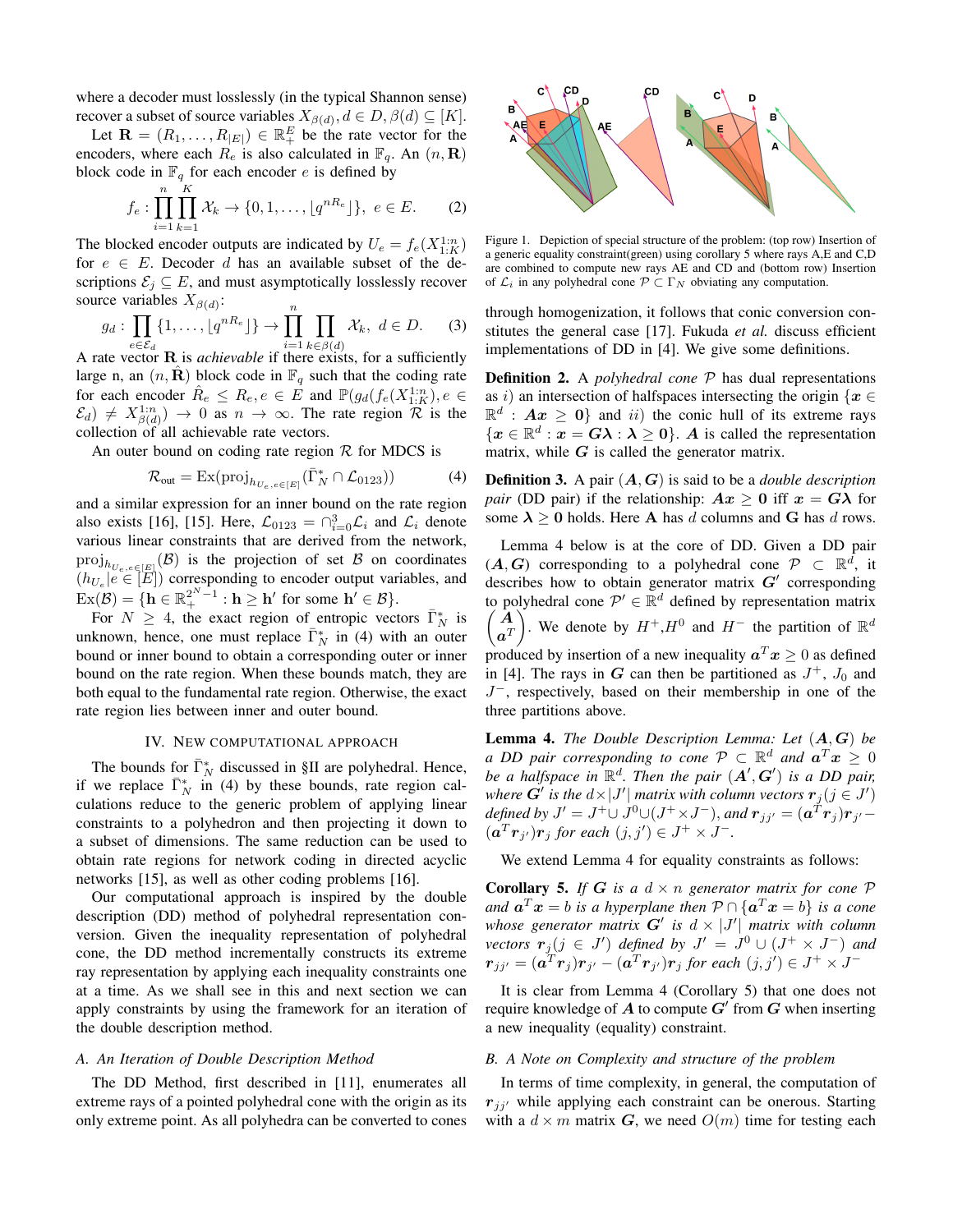ray's membership in  $J^0$ ,  $J^+$  or  $J^-$ . Then we need  $O(m^2)$ time to compute all  $r_{ji'}$ . Hence the overall time complexity for applying constraints is  $O(m^2)$  time. This bound holds for equality as well as inequality constraints.

However, it should be noted that most of the equality constraints introduced when calculating network rate regions, are already sign definite.

**Theorem 6.** Let a polyhedral cone  $P \subseteq \Gamma_N$ ,  $\forall L \in \mathcal{L}_i$ ,  $i =$  $0, 1, 2, 3, J^- = \emptyset$  *in*  $P \cap L$ .

*Proof:* Note that these constraints are conditional mutual information (entropies) equal to zero. If  $J^- \neq \emptyset$ , there exists some point  $p \in \mathcal{P}$  such that  $L(p) < 0$ . However,  $p \in \Gamma_N$ , so it satisfies Shannon inequalities which are non-negativity of conditional mutual information (entropy). Contradiction.  $\blacksquare$ 

Thus, the growth in computation and the introduction of new extreme rays is avoided due to this sign definite structure, as shown in Fig. 1. The time complexity of applying one constraint in this case is hence  $O(m)$ , allowing the proposed method to execute quickly. Furthermore, this advantage is independent of the size of the problem under consideration, making the proposed technique inherently scalable.

The computational approach in [9] uses an inequality for the region bounds. Though applying constraints to an inequality representation of a polyhedron takes constant time, the subsequent Fourier Motzkin variable elimination utilized in [9] suffers from doubly exponential time complexity. In our experiments this complexity resulted in excessively long running times for experiments with  $N \geq 6$  variables. This motivated us to find a more efficient way to compute the rate region, especially for large  $N$ . One of the merits of working with an extreme ray representation is that projection is easy: one may merely delete the coordinates to be removed under projection, then remove any resulting redundant projected rays.

#### *C. Proposed computation approach*

The proposed approach to obtain the scalar (binary) representable matroid inner bounds for rate regions are as follows: 1) Start with a list of rank functions of non-isomorphic matroids, exclude those containing a forbidden minor (e.g., for binary representable remove those having a  $U_{2,4}$  minor). Add all permutations of the remaining non-isomorphic matroid ranks to get a full list of all ranks for representable matroids on a ground set size of N.

2) Use one iteration of DD method to apply topology constraints and rate constraints from the network graph.

3) Projection: drop all coordinates except those corresponding to source and coding rate variables from each ray.

4) Remove any redundant rays (i.e., conic hull) to get an extreme ray representation for the rate region. Additionally, representation conversion is necessary if an inequality representation of the rate region is desired.

# V. CONSTRUCTING CODES FROM  $\Gamma_N^q$  and  $\Gamma_N^{\text{space}}$

Regions built from representable matroids not only provide inner bounds on  $\overline{\Gamma}_N^*$ , but also allow the determination of linear network codes via their matrix representations. In this section, we explain how any point in the rate region obtained from the representable matroid inner bound can be achieved with a linear code constructed from matrix representations of representable matroids.

Let  $\mathcal{R}_q$  be the rate region obtained from  $\Gamma_N^q$ . Note that  $\mathcal{R}_q$  is a cone in dimension of  $[h_{X_k}, h_{U_e}, k \in [K], e \in E]$ . Let  $\text{Extr}(\mathcal{P})$  be the set of representative vectors of the extreme rays of polyhedral cone  $P$ . We have the following fundamental theorem.

**Theorem 7.** Let  $\mathbf{R} \in \mathcal{R}_q$ , there exists a  $\mathcal{T} \subseteq \text{Extr}(\Gamma_N^q)$  such *that*  $\mathbf{R} = \sum_{\mathbf{r}_i \in \mathcal{T}} \alpha_i Proj_{h_{X_k}, h_{U_e}, k \in [K], e \in E} \mathbf{r}_i$  *with*  $\alpha_i \geq 0$ *.* 

*Proof:* Follows from the the computation approach. П

Before we show the construction of code to achieve an arbitrary point in the rate region, it is necessary to show that a rank function of  $\mathbb{F}_q$ -representable matroid M is associated with a linear network code in  $\mathbb{F}_q$ .

Given a particular MDCS problem, we first define a *network*- $\mathbb{F}_q$ -matroid mapping, by loosening some conditions in [1], to be  $f: X_{1:K} \cup \{U_e, e \in E\} \rightarrow S'$ , which associates each source variable and encoded variable with a collection of elements forming one set in a partition  $S'$  of a ground set S of a  $\mathbb{F}_q$ -representable matroid M, such that:

1.) f is a mapping from one element to one element in S'; 2.)  $r(\bigcup_{k=1}^{K} f(X_k)) = \sum_{i=1}^{K} r(f(X_k)),$ 

3.)  $r(f(\overline{\text{In}}(v))) = r(f(\overline{\text{In}}(v))) \cup f(\text{Out}(v)))$ ,  $\forall v \in E \cup D$ , due to the encoder and decoder functions. Here,  $In(v)$  is a collection of input variables to v and  $Out(v)$  is a collection of output variables from v.

If all of the elements in  $S'$  are singletons, then f is an one-to-one mapping to  $S$ , and the matrix representation of M can be used as linear code in  $\mathbb{F}_q$  for this network, since the mapping guarantees the network constraints are obeyed. This coding solution is called a *basic scalar solution*. If S 0 contains some elements that have cardinalities greater than 1, the representation of  $M$  is interpreted as a collection of bases of  $|S'|$  subspaces, which can also be used as a linear code and this solution is called a *basic vector solution*.

The basic solutions are in fact  $(1, [r(f(Out(e))), e \in E])$ codes defined in the section III. In particular, there are  $\sum_{k\in[K]} r(f(X_k))$  q-ary digits  $X_{1:\sum_{k\in[K]} r(f(X_k))}$  (put  $\emptyset$  to position k if  $H(X_k) = 0$ ). There exists a representation  $\mathbb C$  with dimension  $(\sum_{k \in [K]} r(f(X_k))) \times (\sum_{k \in [K]} r(f(X_k)) + |E|)$ associated with the rank function r of M, where  $\mathbb{C}$  =  $[\mathbb{I}_{\sum_{k\in [K]} r(f(X_k))} \mathbb{C}']$  and the identity matrix  $\mathbb{I}_{\sum_{k\in [K]} r(f(X_k))}$ is mapped to the source digits and the rest  $\overline{C'}$  is mapped to coded messages such that  $U_e = \mathbf{X} \mathbb{C}'_{(:,U_e)}, e \in E$ , where  $\mathbb{C}'_{(:,U_e)}$  indicates the columns mapped to message  $U_e$  $(\mathbb{C}'_{(:,U_e)} \stackrel{(\cdot,\cdot,\cdot)_e}{=} \mathbb{O}_{\sum_{k\in [K]} r(f(X_k))\times 1}$  if  $H(U_e) = 0$ ).  $\mathbb{C}'$  can be a *semi-simplified solution* by deleting rows which are associated with sources with zero entropy but keeping the column size as  $|E|$ . In the following context, basic solutions are semisimplified.

Now let us consider a point  $\mathbf{R} \in \mathcal{R}_q$  associated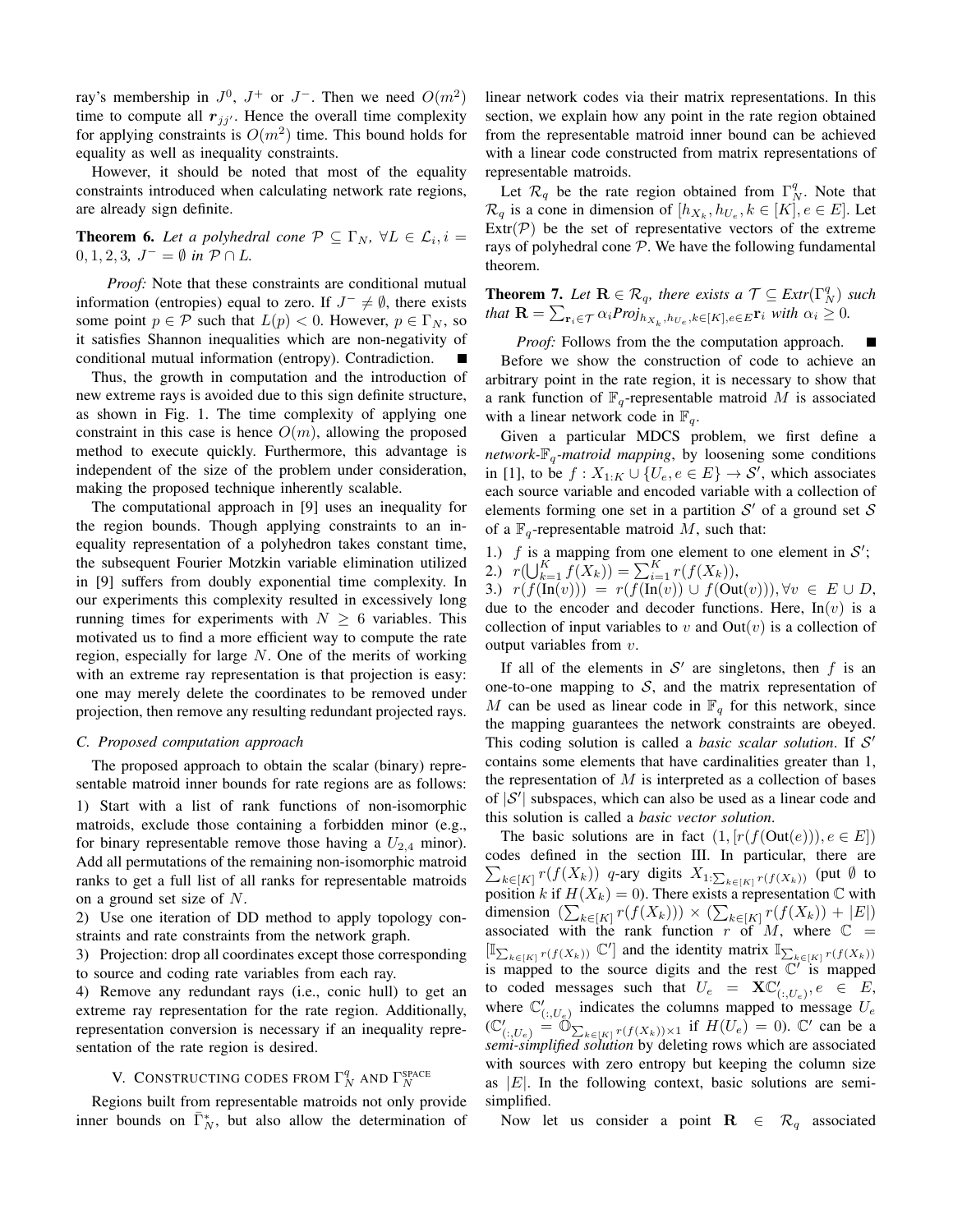with source entropies  $H_q(X_k), k \in [K]$ . Suppose  $\mathbf{R}$  =  $\sum_{\mathbf{r}_i \in \mathcal{T}} \alpha_i \text{Proj}_{h_{X_k}, h_{U_e}, k \in [K], e \in E} \mathbf{r}_i, \alpha_i \geq 0$ , where  $\mathcal{T} \subseteq$  $\text{Extr}(\Gamma_N^q), \mathbf{r}_i \in \mathcal{T}$  there exists an associated semi-simplified basic scalar solution  $\mathbb{C}_i$  for the network.

Let  $H_q(X_{k,i}), k \in [K]$  be the source entropies,  $R_{e,i}, e \in$  $E, i = 1, \ldots, |\mathcal{T}|$  be the rates associated with  $\mathbf{r}_i$ . According to Theorem 7,  $H(X_k) = \sum_{i=1}^{\vert \mathcal{T} \vert} \alpha_i H_q(X_{k,i})$  and  $R_e = \sum_{i=1}^{\vert \mathcal{T} \vert} \alpha_i R_{e,i}$ , where  $H_q(X_{k,i}) \in \{0,1\}$  and  $R_{e,i} \in \{0,1\}$  $\sum_{i=1}^{|\mathcal{T}|} \alpha_i R_{e,i}$ , where  $H_q(X_{k,i}) \in \{0,1\}$  and  $R_{e,i} \in \{0,1\}$ because they are from matroids.

The construction of a code to achieve  $R$  is as follows.

1) Find rational numbers  $\tilde{\alpha}_i = \frac{t_i}{n_i} \approx \alpha_i, i = 1, \ldots, |\mathcal{T}|,$ then  $\tilde{H}(X_k) = \sum_{i=1}^{\vert \mathcal{T} \vert} \tilde{\alpha}_i H(X_{k,i})$  and  $\tilde{R}_e = \sum_{i=1}^{\vert \mathcal{T} \vert} \tilde{\alpha}_i R_{e,i}$  are the approximation, which can be arbitrarily close, of source entropies and rates, respectively;

2) Let  $L = LCM({n_i})$  be the block length;

3) Suppose L blocks of all K source variables  $X_{1:K}^{1:L}$  are losslessly converted to uniformly distributed  $q$ -ary digits by some fix-length source code using a sufficiently large number of outer blocks. We gather these  $q$ -ary digits formed by individually compressing the original source variables into a row vector  $\tilde{\mathbf{X}}$ , length $(\tilde{\mathbf{X}}) = L \sum_{k=1}^{K} \tilde{H}(X_k)$ .

4) Let  $\tilde{t}_i = L\tilde{\alpha}_i$  be the number of times we will use code  $\mathbb{C}'_i$ . For every time we use  $\mathbb{C}'_i$ , the number of q-ary digits encoded is equal to the number of rows in  $\mathbb{C}'_i$  (note that  $\mathbb{C}'_i$ is semi-simplified). So there exists a partition of  $\tilde{\mathbf{X}}$  consisting of  $\sum_{i=1}^{\vert \mathcal{T} \vert} \tilde{t}_i$  elements in total and all  $\tilde{t}_i$  elements mapped with  $\mathbb{C}'_i$  have the same cardinality which is the number of rows in  $\mathbb{C}'_i$ ,  $\forall i = 1, ..., |\mathcal{T}|$ . More specifically, we are drawing  $\tilde{t}_iH(X_{k,i})$  samples from  $X_k$ 's buffer for the  $\tilde{t}_i$  repetitions of the basic solution  $\mathcal{C}'_i$ .

5) Let  $\tilde{\mathbf{X}}' = \tilde{\mathbf{X}} \mathbb{G}$  (G is a shuffled identity matrix to relocate the q-ary digits in  $\tilde{\mathbf{X}}$ ) be a rearrangement of  $\tilde{\mathbf{X}}$  such that the source digits are mapped in the same order as the basic solutions in the constructed code  $\tilde{\mathbb{C}}$  which repeats  $\mathbb{C}'_i$  for  $\tilde{t}_i$ times,  $\forall i \in \{1, 2, \ldots, |\mathcal{T}|\}$  in the way as follows.

$$
\tilde{\mathbf{U}} = \tilde{\mathbf{X}}' \times \text{BlkDiag}(\underbrace{\mathbb{C}'_1, \dots, \mathbb{C}'_i, \dots, \mathbb{C}'_m, \dots}_{\tilde{t}_1 \text{ times}})
$$
(5)

where  $BlkDiag(\cdot)$  is a block diagonalizing function. 6) Note that all  $\mathbb{C}'_i$  have the same column size and the column indices are mapped to  $e \in E$ . Therefore, we can rearrange the columns in  $\tilde{C}$  to group all columns containing  $C'_{i,(t,U_e)}, i =$  $1, \ldots, |\mathcal{T}|$  to be an encoding function for e. That is,  $\mathbb{C} =$ concatenation( $\mathbb{C}_{(:,U_e)}$ ),  $\mathbb{C}_{(:,U_e)} = \tilde{\mathbb{C}}_{(:,(e+|E|\cdot [0:\sum_{i=1}^{|\mathcal{T}|} \tilde{t}_i-1]))}$ . can be further simplified by deleting all-zero columns.

Indeed, we can see that the code constructed this way can achieve the point  $\mathbf{R} \in \mathcal{R}_q$  by examining  $|\tau|$ 

$$
H_q(\tilde{U}_e) = \text{rank}(\mathbb{C}_{(:,U_e)}) = \sum_{i=1}^{|I|} \tilde{t}_i \text{rank}(\mathbb{C}_{i,(:,U_e)}) = \sum_{i=1}^{|I|} \tilde{t}_i R_{i,e}
$$

$$
= L \sum_{i=1}^{|I|} \tilde{\alpha}_i R_{i,e} = L \tilde{R}_e.
$$

Therefore, the actual rate per source variable is  $\hat{R}_e$  =  $\frac{H_q(\tilde{U}_e)}{L} = \tilde{R}_e \approx R_e$ , with arbitrarily small offset if the fraction



Figure 2. i) Example MDCS network. ii) Rate region and corresponding codes. iii) Scalar codes for inner bound. iv) No scalar code for outer bound.

approximations are arbitrarily close. If  $\Gamma_N^q$  is used in obtaining the rate region,  $\mathbb{C}_i$ ,  $\forall i = 1, \ldots, |\mathcal{T}|$  are basic scalar solution, we call the constructed code a *scalar representation solution*. Similarly, if  $\Gamma_N^{\text{space}}$  is used in obtaining the rate region, some basic vector solutions  $\mathbb{C}_i$ , some  $i = 1, ..., |\mathcal{T}|$  may be needed in constructing the code C. We call such a code involving basic vector solution(s) a *vector representation solution*.

Let's consider a 2-level-3-encoder MDCS as an example which is shown in Fig. 2. The outer  $\mathcal{R}_{out}$  and inner bound  $\mathcal{R}_{\text{in}}$  on rate region obtained from Shannon outer bound and binary inner bound are depicted in Fig. 2. Note that when  $H(X) = H(Y)$ ,  $\mathcal{R}_{out} = \mathcal{R}_{in}$ , and an optimal code is provided in Fig. 2.

However,  $\mathcal{R}_{out} \neq \mathcal{R}_{in}$  in general for this example, if  $H(X) \neq H(Y)$ . For  $H(X) = 1, H(Y) = 2$  there is a gap between the inner and outer bounds. For the inner bound, we can find a scalar code solution. Fig. 2 shows a binary code to achieve the inner bound extreme point  $\mathbf{R} = (2, 2, 1)$ , which is a conic combination of two basic solutions

$$
U_1^1 U_2^1 U_3^1 = Y^1 \times [1 \ 1 \ 0], \ U_1^2 U_2^2 U_3^2 = XY^2 \times \begin{bmatrix} 1 & 1 & 0 \\ 0 & 1 & 1 \end{bmatrix}.
$$

For  $\mathcal{R}_{\text{out}}$ , we know there does not exist scalar binary coding solution for some extreme point. For example, as shown in Fig. 2, there is no scalar solution for the outer bound extreme point  $(\frac{3}{2}, \frac{3}{2}, \frac{3}{2})$ . However, since we know the  $\Gamma_5^{\text{space}}$  makes up the gap and we know there must exist a solution to achieve this point. Actually, we can find a binary vector representation solution for this point. Note that we only need to group two outcomes of source variables and encode them together. Suppose we have source vector  $v = [X_1, X_2, Y_1^1, Y_1^2, Y_2^1, Y_2^2]$ where the lower index indicates two outcomes in time while upper index indicates the position in one outcome. One vector representation coding solution is

$$
U_1 U_2 U_3 = v \times \text{BlkDiag}(\mathbb{C}_1, \mathbb{C}_2)
$$
 (6)